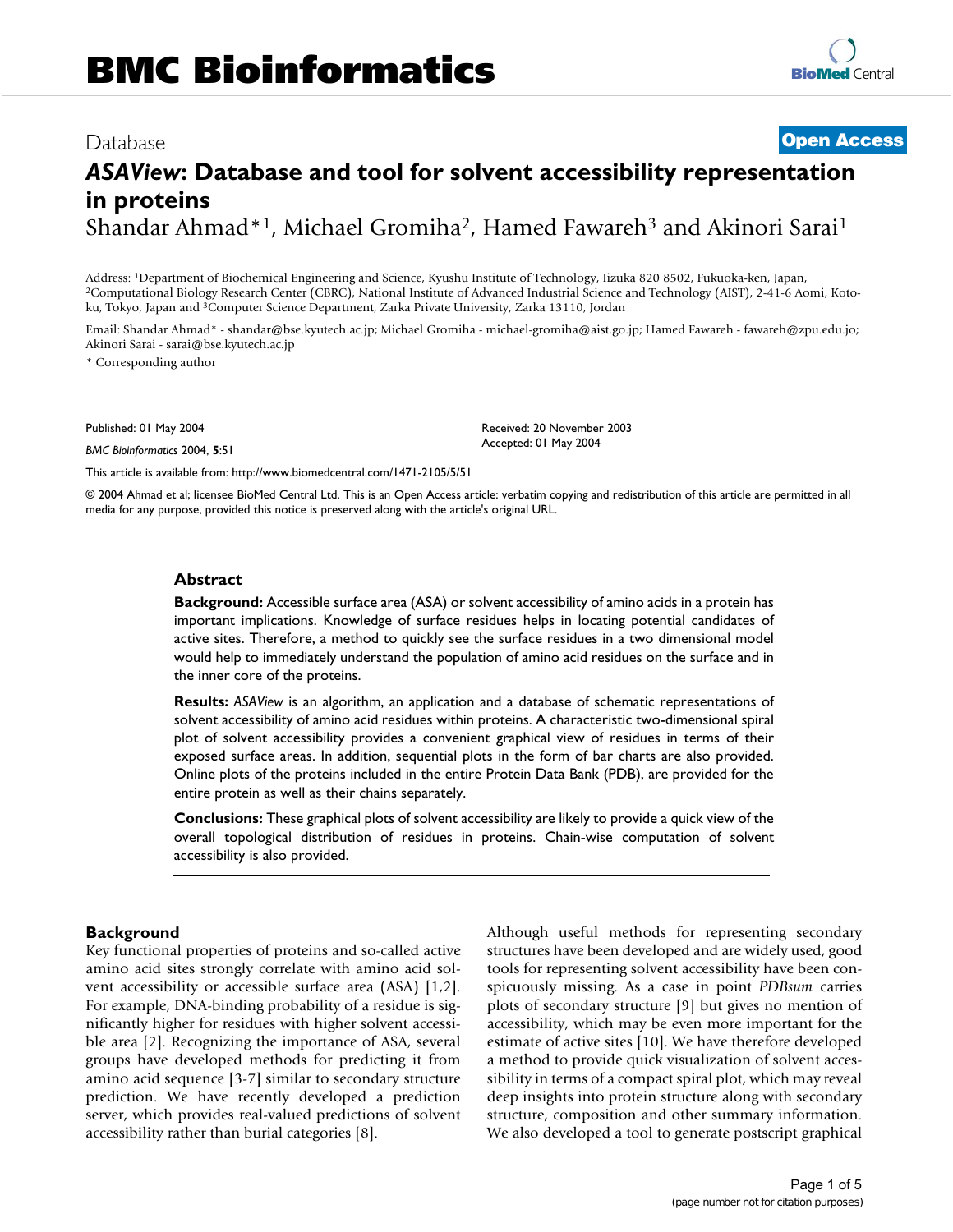output of solvent accessibility from solvent accessibility data in different file formats such as DSSP and other programs. Further, the output obtained from the real-value prediction can also be used to display the ASA. Postscript graphics produced by our program have been converted to acrobat PDF and PNG formats using Latex2HTML tools [11].

## **Implementation**

This so-called *ASAView* algorithm involves carrying out the following steps:

1. Calculation of the solvent accessibility of each amino acid residue: If the complete three-dimensional structures are known, ASA values may be calculated using programs such as ACCESS [12], DSSP [13], ASC [14], NACCESS [15] and GETAREA [16]. The ASA values can also be obtained directly from the DSSP database, if the corresponding PDB code is known. GETAREA gives the ASA online and executable files are available for other programs. We have used DSSP for calculating ASA for all proteins contained in the February 2003 release of PDB. However, one can use the computer program to get these plots for any protein, which is freely available from the corresponding author. If ASA values are taken from a prediction, a realvalue prediction of ASA is necessary, as category predictions (e.g., classification as buried or exposed) cannot be plotted. Further, the ASA values obtained from the realvalue prediction algorithm [8] can also be used as the ASA inputs for *ASAView*.

2. Representation of each amino acid residue by a filled circle: Equivalent radii are calculated from the ASA values obtained in step 1; consequently, the size of each circle representing a residue is proportional to its relative solvent accessibility. If the available ASA values are not in relative scale (as is mostly the case), the absolute ASA values are changed to relative values using appropriate scaling factors [2], thus normalizing the view for relative exposed surfaces rather than absolute area. For the scaling the ASA of the extended states of Ala-X-Ala for every residue X are used (assuming that the absolute values include side chain and backbone surface area). These values are  $(in \AA^2)$ 110.2 (Ala), 144.1 (Asp),140.4 (Cys), 174.7 (Glu), 200.7 (Phe), 78.7 (Gly), 181.9 (His), 185.0 (Ile), 205.7 (Lys), 183.1 (Leu), 200.1 (Met),146.4 (Asn), 141.9 (Pro), 178.6 (Gln), 229.0 (Arg), 117.2 (Ser), 138.7 (Thr), 153.7 (Val), 240.5 (Trp), and 213.7 (Tyr) respectively.

3. Color-coding is assigned to the residues: In the online version, gray, red, blue and green are used to represent hydrophobic, negatively charged, positively charged and polar neutral residues, respectively. Cystein residues are shown in yellow color due to its unique properties.

4. A residue number, a residue name, and an equivalent radius now identify each residue. These residues are then sorted in the order of their equivalent radii, calculated in step (2).

5. A two-dimensional spiral plot in postscript language is then generated through appropriate placement of the circles representing amino acid residues. The residue with the smallest relative ASA is placed at the origin of the spiral, and residues with larger ASAs are successively placed on the spiral, whose radius is properly scaled.

6. The size of the spiral plot is forced to remain within one page and hence a protein with large number of residues will have a smaller size of circles for the same ASA. For the actual value of ASA, bar plots (see next point) or the textual data can be used as a reference.

7. Bar plots are also generated for the protein by retaining the order of residues as they occur in the original input file. This will show the ASA of residues for a protein sequence, similar to hydrophobicity plot [17,18].

*ASAView* software also provides several additional features for better visualization:

1. Input file formats: To generate images, *ASAView* can make use of ASA inputs in four different formats:

(a) DSSP: Files from DSSP, the most popular database of secondary structure and solvent accessibility, may be directly input into *ASAView* in the form of PDB code.

(b) RVP: Real-value prediction obtained from RVP-Net may also be directly input into *ASAView* [8].

(c) Percentages: Solvent accessibility values obtained by any other methods (ASC, GETAREA, ACCESS, Naccess) may be used for plots, provided they are written in a two column format in which the first column contains a list of residues (single letter codes), and the second column contains the corresponding solvent accessibility values as percentages. This will help to compare the ASA from different methods, visually.

(d) Relative ASA: Relative ASAs normalized to a value of 1 are the default input for this program.

2. Image rescaling: Although postscript is a vector graphic method of generating images, we also provide an "Image Shrinking" option to reduce the size of plotted images. This is especially desirable when the number of residues is large.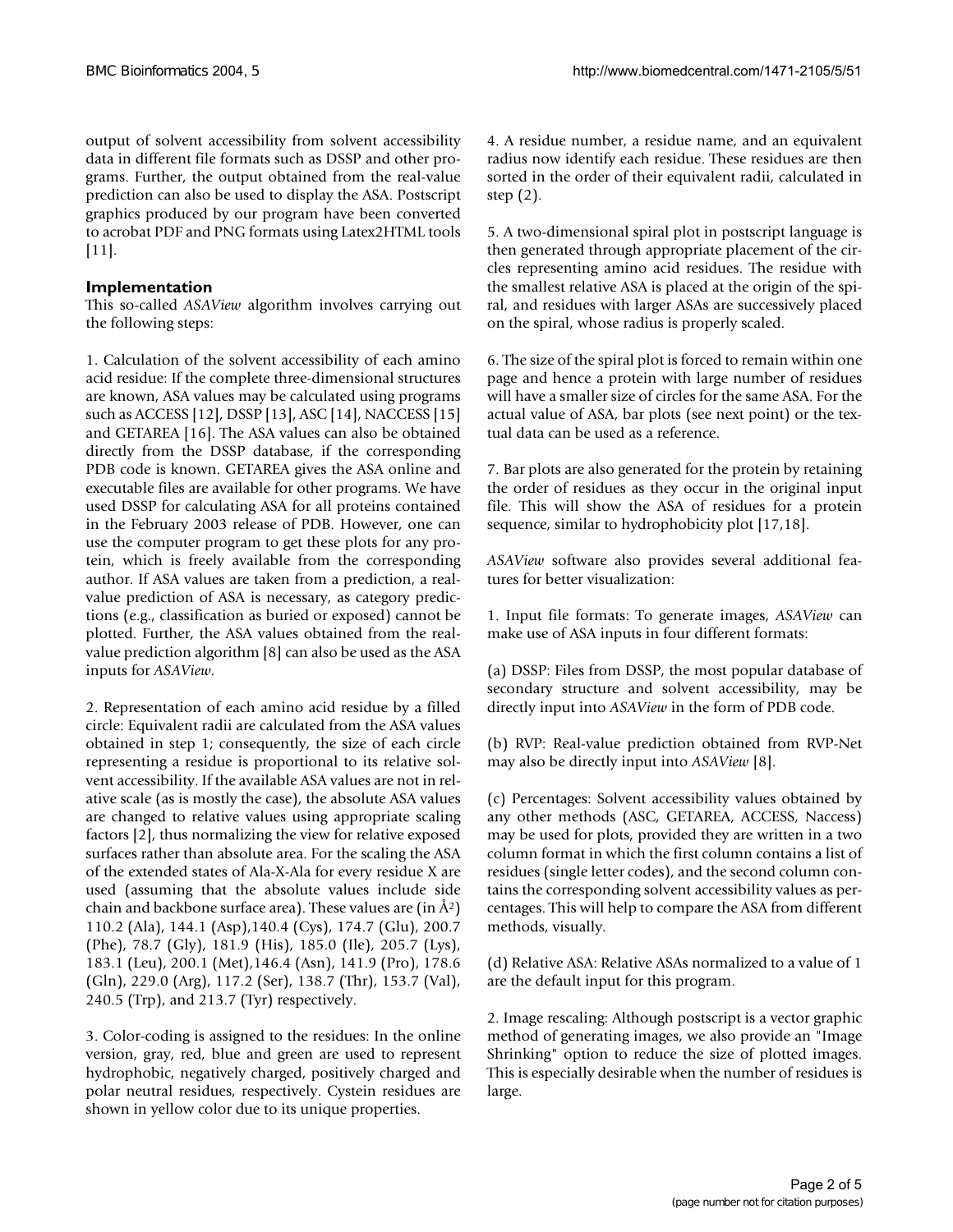

## **Figure 1**

*ASAView* of a DNA binding protein (PDB code 1CMA chain A). (a) The spiral view, which shows amino acid residues of 1CMA, in the order of their solvent accessibility. Most accessible residues come on the outermost ring of this spiral. Blue, red, green, gray colors are used for positively charged, negatively charged, polar and non-polar residues respectively. Yellow color is used for Cystein residues. Radius of the solid circles representing these residues corresponds to the relative solvent accessibility (b) Solvent accessibility of residues, with residues arranged in the original order as in their PDB file. Length of the bar represents the ASA in units relative to extended state ASA of that residue.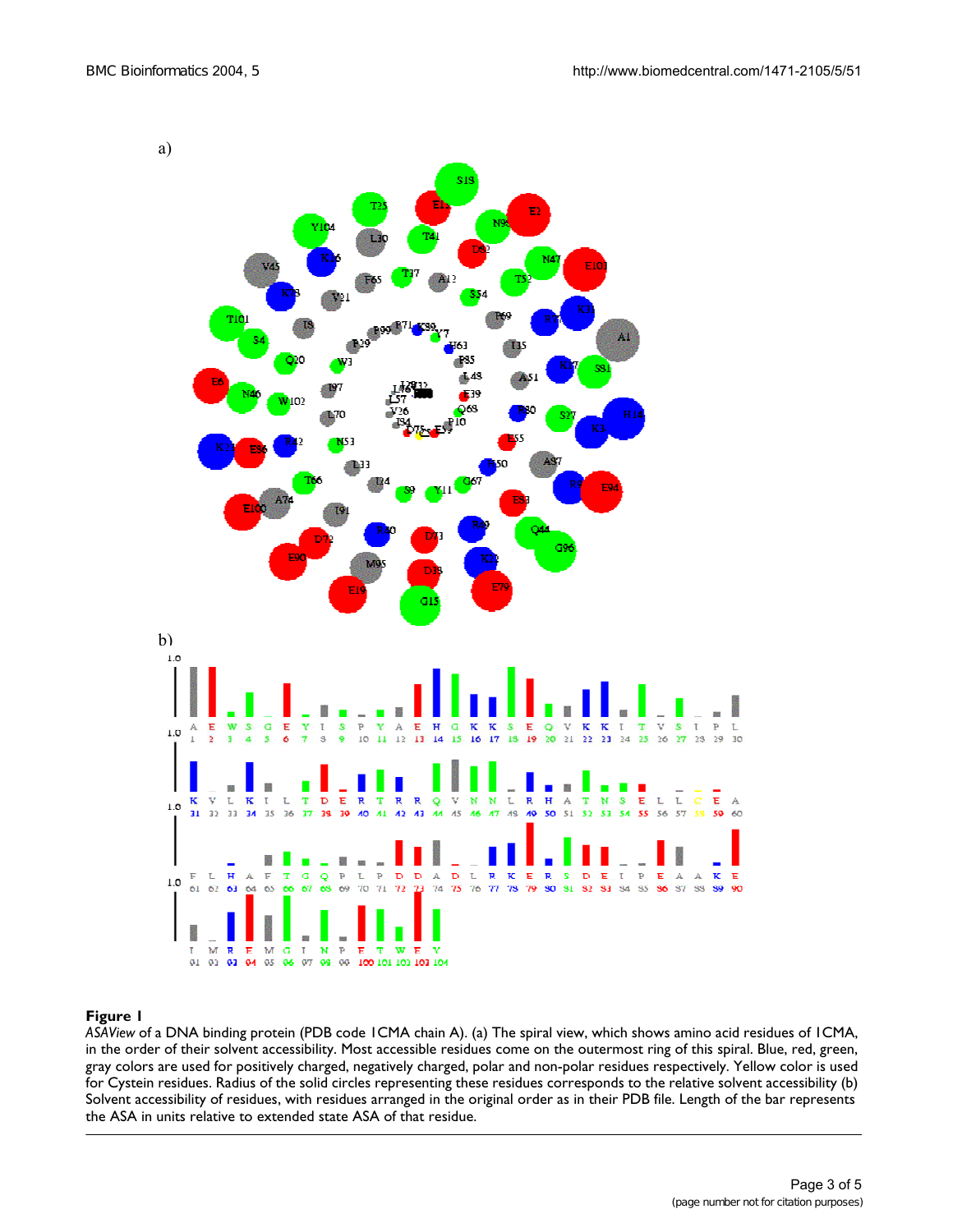3. A selected number of most exposed residues (those with the largest ASA values) may be plotted to avoid cluttering the view in a large protein.

#### *Database design and update plan*

ASA values for the entire protein databank, their postscript plots and PDF and PNG formatted image files are stored in compressed flat and image files. Upon receiving a query request these compressed files are expanded and served through links which are generated on the fly. New paths to the resulting image and textual data are also created in the final step. If a wrong PDB code is entered or if the database does not have a data corresponding to the submitted query, a message to this effect is displayed. A local mirror of Protein Data Bank is being maintained and updated as part of database included in Bioinfo Bank [19]. Updates of ASAView database are planned to be undertaken upon every update of this PDB mirror.

#### **Results and discussion**

Snapshots generated by *ASAView* are shown in Figure 1 (a and b). The plots for proteins and their chains are available online [20] and one can obtain a plot of these proteins by simply entering the PDB code for that protein [21]. On the other hand, we have also implemented a feature in the server by which coordinate files in PDB format can be uploaded and ASA calculations will be performed by the server and a graphical plot will be provided. Graphical plots of solvent accessibility have several applications in molecular biology. Especially, the spiral plot can be used to immediately provide an overall visual summary of the protein. For example, a plot with a large number of positively charged residues instantly tells that the given protein is charged as such. Similarly, concentration of gray circles suggests hydrophobic nature of proteins. This kind of information may not be quickly seen from the overall composition as more than one residue make for the hydrophobic or electrostatic charge property of the protein. Outward distribution of higher solvent accessible residues also provides the view of distribution of charged, hydrophobic or polar residues in different ranges of solvent accessibility. The information about the residues with similar ASA may be helpful for further analyzing the relative number and nature of contacts in protein structure.

Topological distribution of residues and packing density are qualitatively visible from the way residues are distributed in various ASA ranges. A tightly packed protein will have a large number of residues in the interior of the spiral plot and hence the *ASAView* spiral of such proteins will have a narrow thread of residues in its interior. A more loosely packed protein on the other hand will have few residues in the interior and relatively more residues with higher solvent accessibility, which is visible from large number of circles having greater radii.

Possible active sites potentially lie in the higher accessibility region. Charged residues on the surface will fall on the outermost ring of the spiral and hence these plots automatically suggest potential binding sites of the protein.

With these applications of solvent accessibility plots, *ASAView* complements protein summary information such as *PDBbsum*. As solvent accessibility is an important property for predicting protein mutant stability [22-26], *ASAView* may be useful to gain insights about the mutant positions for the thermodynamic data available for proteins and mutants in ProTherm [27]. Thus ProTherm database has already been linked to *ASAView*, through automatically generated query hyperlinks.

### **Conclusions**

A database and web server for graphical representation of solvent accessibility has been developed. This is expected to assist in structural analysis of the proteins, particularly for observing the topological distribution of residues in a nutshell.

#### **Availability and requirements**

The entire implementation of ASAView for all PDB proteins, as a whole or for an individual chain may be accessed at <http://www.netasa.org/asaview/>. Requirements for the use are simply the PDB code or the coordinate file.

#### **Authors' contributions**

Corresponding author (SA) conceived the project and implemented it with initial computational inputs from HF, under the project guidance of AS. MMG provided useful contributions in writing the manuscript, adding references and checked the errors in the website and the manuscript.

#### **Acknowledgement**

Corresponding author (S.A.) would like to acknowledge Advanced Technology Institute Inc., Tokyo for partially supporting this research.

#### **References**

- 1. Bartlett GJ, Porter CT, Borkakoti N, Thornton JM: **[Analysis of cat](http://www.ncbi.nlm.nih.gov/entrez/query.fcgi?cmd=Retrieve&db=PubMed&dopt=Abstract&list_uids=10.1016/S0022-2836(02)01036-7)[alytic residues in enzyme active sites](http://www.ncbi.nlm.nih.gov/entrez/query.fcgi?cmd=Retrieve&db=PubMed&dopt=Abstract&list_uids=10.1016/S0022-2836(02)01036-7)[.](http://www.ncbi.nlm.nih.gov/entrez/query.fcgi?cmd=Retrieve&db=PubMed&dopt=Abstract&list_uids=12421562)** *J Mol Biol* 2002, **324:**105-121.
- 2. Ahmad S, Gromiha MM, Sarai A: **[Analysis and Prediction of DNA](http://www.ncbi.nlm.nih.gov/entrez/query.fcgi?cmd=Retrieve&db=PubMed&dopt=Abstract&list_uids=10.1093/bioinformatics/btg432)[binding proteins and their binding residues based on Compo](http://www.ncbi.nlm.nih.gov/entrez/query.fcgi?cmd=Retrieve&db=PubMed&dopt=Abstract&list_uids=10.1093/bioinformatics/btg432)[sition, Sequence and Structural Information](http://www.ncbi.nlm.nih.gov/entrez/query.fcgi?cmd=Retrieve&db=PubMed&dopt=Abstract&list_uids=10.1093/bioinformatics/btg432)[.](http://www.ncbi.nlm.nih.gov/entrez/query.fcgi?cmd=Retrieve&db=PubMed&dopt=Abstract&list_uids=14990443)** *Bioinformatics* 2004, **20:**477-486.
- 3. Rost B, Sander C: **[Conservation and prediction of solvent](http://www.ncbi.nlm.nih.gov/entrez/query.fcgi?cmd=Retrieve&db=PubMed&dopt=Abstract&list_uids=7892171) [accessibility in protein families.](http://www.ncbi.nlm.nih.gov/entrez/query.fcgi?cmd=Retrieve&db=PubMed&dopt=Abstract&list_uids=7892171)** *Proteins* 1994, **20:**216-226.
- 4. Cuff JA, Barton GJ: **[Application of multiple sequence alignment](http://www.ncbi.nlm.nih.gov/entrez/query.fcgi?cmd=Retrieve&db=PubMed&dopt=Abstract&list_uids=10.1002/1097-0134(20000815)40:3<502::AID-PROT170>3.0.CO;2-Q) [profiles to improve protein secondary structure prediction](http://www.ncbi.nlm.nih.gov/entrez/query.fcgi?cmd=Retrieve&db=PubMed&dopt=Abstract&list_uids=10.1002/1097-0134(20000815)40:3<502::AID-PROT170>3.0.CO;2-Q)[.](http://www.ncbi.nlm.nih.gov/entrez/query.fcgi?cmd=Retrieve&db=PubMed&dopt=Abstract&list_uids=10861942)** *Proteins* 2000, **40:**502-511.
- 5. Pollastri G, Baldi P, Fariselli P, Casadio R: **[Prediction of coordina](http://www.ncbi.nlm.nih.gov/entrez/query.fcgi?cmd=Retrieve&db=PubMed&dopt=Abstract&list_uids=10.1002/prot.10069)[tion number and relative solvent accessibility](http://www.ncbi.nlm.nih.gov/entrez/query.fcgi?cmd=Retrieve&db=PubMed&dopt=Abstract&list_uids=10.1002/prot.10069)[.](http://www.ncbi.nlm.nih.gov/entrez/query.fcgi?cmd=Retrieve&db=PubMed&dopt=Abstract&list_uids=11933061)** *Proteins* 2002, **47:**142-153.